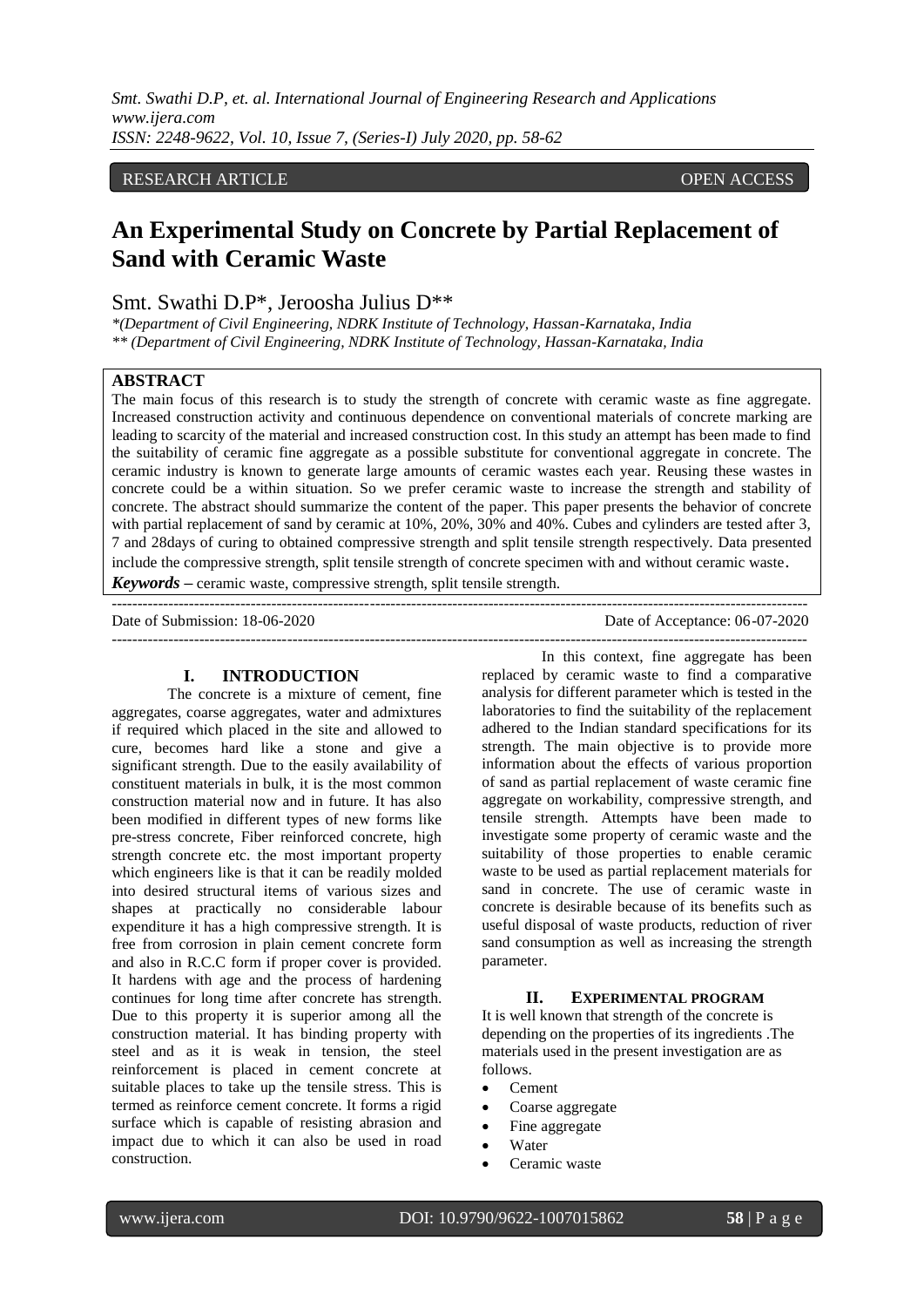#### **II. I CEMENT**

Cement is a well known building material, which has occupied an indispensable place in the construction works. Cement is finely powdered material which by itself is not a binder, develops binding property as a result of hydration. Cement is called hydraulic when the hydraulic products are stable in aqueous environment (water resistance). Some of the variety of cements is OPC, Portland-Pozzolana cement, Rapid hardening Portland cement, High alumina cement, Super sulphate cement, and High strength Portland cement 53 grade high power cement.

Generally OPC 43 grade is used for the construction works it confirmed to the requirement of Indian Standard Specification IS: 8112-1989. The test on cement is carried out as per IS: 4031-1991. The chemical composition of cement is given in table 1. The chemical properties of the cement obtained from the given in table 1.

| <b>Contents</b>                | <b>IS</b> requirements |  |  |
|--------------------------------|------------------------|--|--|
| CaO                            | 60-67%                 |  |  |
| SiO <sub>2</sub>               | 17-25%                 |  |  |
| $Al_2O_3$                      | $3 - 8%$               |  |  |
| Fe <sub>2</sub> O <sub>3</sub> | $0.5 - 6\%$            |  |  |
| MgO                            | 2.5%                   |  |  |
| SO <sub>3</sub>                | $2 - 2.5%$             |  |  |
| Other oxides                   | 5%                     |  |  |
|                                |                        |  |  |

**Table-1: Chemical composition of ordinary Portland cement**

| Sl. No | <b>Properties</b>     | <b>Test Result</b> |
|--------|-----------------------|--------------------|
|        | Fineness of cement    | 2.33%              |
|        | Standard consistency  | 30%                |
|        | Initial setting time. | $45$ min           |
|        | Final setting time    | $430$ min          |
|        | Specific gravity      | 3.12               |

**Table-2: Physical properties of ordinary Portland cement**

#### **II. II COARSE AGGREGATE**

 The coarse aggregate is define as an aggregate most of which is retained on 4.75mm IS sieve. The aggregates are formed due to natural disintegration of rocks or by artificial crushing of the rock or gravels. Thus the aggregates derive many of their properties from their parent rocks. The common coarse aggregate are crushed stone and gravel. The size of the aggregates generally used was 20mm down IS sieve. Generally angular aggregates affect the workability or stability of the mix which depends upon the interlocking of the particles.

| Sl., no                                            | <b>Property</b>  | Values          |  |  |
|----------------------------------------------------|------------------|-----------------|--|--|
|                                                    | Specific gravity | 2.56            |  |  |
|                                                    | Fineness modulus | .54             |  |  |
|                                                    | Water absorption | 10 <sub>0</sub> |  |  |
| $\mathbf{m}$ is a model in the set of $\mathbf{m}$ |                  |                 |  |  |

# **Table-3: Physical properties of coarse aggregate II. III FINE AGGREGATE**

The fine aggregate are particles which will pass through 4.75mm IS sieve. It is also called as sand. Generally consider to have a lower size limit 0.07mm. The material between 0.06mm and 0.002mm is known as silt. The silt particle is termed as clay.

#### **II. IV WATER**

Water is very important ingredient in the concrete mass, as it actively participates in the chemical reaction with cement. It has been estimated that on an average of water by weight of cement is required for chemical reaction in cement compounds. Portable water free from injurious salts was used for mixing and curing.

#### **II. V CERAMIC WASTE**

Ceramic waste is one of the most active research areas that encompass a number of disciplines including civil engineering and construction materials. Ceramic waste powder is settled by sedimentation and then dumped away which results in environmental pollution, in addition to forming dust in summer and threatening both agriculture and public health. Therefore, utilization of the ceramic waste powder in various industrial sectors especially the construction, agriculture, glass and paper industries would help to protect the environment. It is most essential to develop ecofriendly concrete from ceramic waste. Indian ceramic production is 100 Million ton per year. In the ceramic industry, about 15%-30% waste material generated from the total production. However, the ceramic waste is durable, hard and highly resistant to biological, chemical, and physical degradation forces. The advancement of concrete technology can reduce the consumption of natural resources.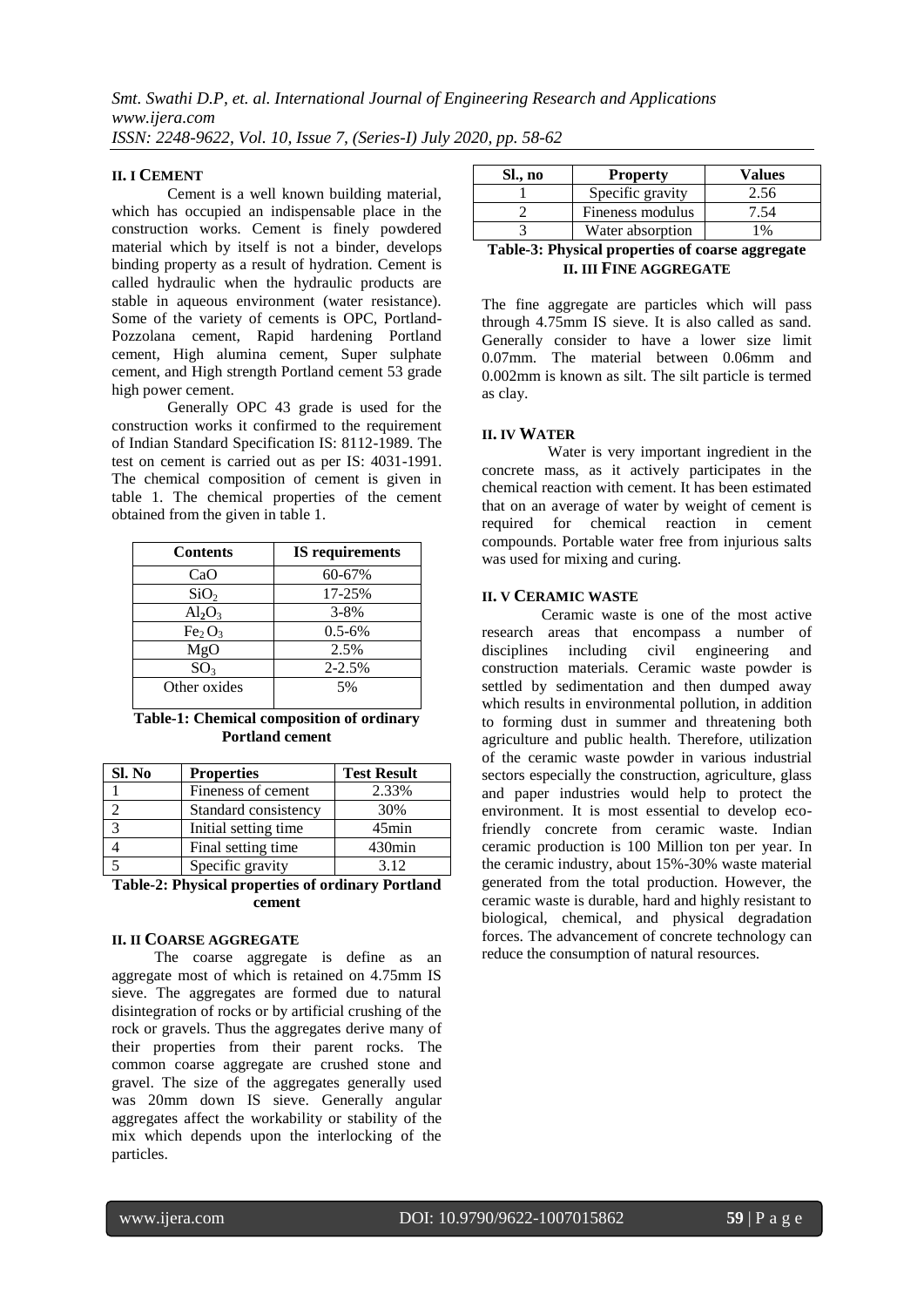*Smt. Swathi D.P, et. al. International Journal of Engineering Research and Applications www.ijera.com ISSN: 2248-9622, Vol. 10, Issue 7, (Series-I) July 2020, pp. 58-62*



**Fig-1: Ceramic Waste**

| <b>Constituents</b>            | Ceramic (%) |
|--------------------------------|-------------|
| SiO <sub>2</sub>               | 63.29       |
| $Al_2O_3$                      | 18.29       |
| Fe <sub>2</sub> O <sub>3</sub> | 4.32        |
| Cao                            | 4.46        |
| Mgo                            | 0.72        |
| $P_2O_5$                       | 0.16        |
| $K_2O$                         | 2.18        |
| Na <sub>2</sub> O              | 0.75        |
| SO <sub>3</sub>                | 0.10        |
| CL                             | 0.005       |
| TiO <sub>2</sub>               | 0.61        |
| SrO <sub>2</sub>               | 0.02        |
| $Mn_2O_3$                      | 0.05        |
| Loss Of Ignition               | 1.61        |

**Table-4: Chemical Composition of Ceramic**

| Sl., no | <b>Properties</b> | values |
|---------|-------------------|--------|
|         | Specific gravity  | 2.52   |
|         | Fineness modulus  | 2.92   |
|         | Water absorption  | 0.62%  |

**Table-5: Physical Properties of Ceramic**

#### **III. NOMINAL PROPORTIONS**

The concrete mix is designed as per IS: 456-2000 for the normal concrete. The grade of concrete, which we adopted, is M20. The concrete mix proportion (cement: fine aggregate: coarse aggregate) is 1:1.8:3.1 by volume and water cement ratio of 0.5

# **IV. EXPERIMENTAL METHODOLOGY**

In the present study, we used concrete cube moulds of size (150×150×150)mm for compression test and (150mm diameter & 300mm height) cylinders for split tensile test. The specimens are casted for M20 grade concrete by replacing of

sand by ceramic waste (0% to 40%).Hand mixing is to be used for concrete mixing. After casting the required specimens, the specimens will be cured by normal water curing at temperature 27°±2<sup>°</sup>c.After curing, the cubes are subjected to compression test for 3, 7 and 28 days and cylinders are subjected to tensile test for 28 days by using compression testing machine at the rate of loading  $140 \text{ kg/cm}^2$  or  $14$ N/mm<sup>2</sup>/min as per IS: 516-1959.

The materials which are free from the organic impurities were sieved and the weigh batching for ingredients was done. The concrete ingredients were weighed and mixed. The concrete cubes of  $(150\times150\times150)$  mm and cylinders of 150 mm diameter and 300mm height were casted with 0%, 10%, 20%, 30%, 40% ceramic as partial replacement for fine aggregate was casted. The specimens are stored in the laboratory atmosphere for 24 hours from the time of adding water to the ingredients. Temperature was maintained at  $27 \pm 2^0$ C. The specimens are of solid cubes and beams were kept immersed in clean water for curing after 24 hours of casting.

# **V. COMPRESSIVE STRENGTH OF CONCRETE**

Normally the compression strength of the concrete is a measure of quality of concrete for a particular mix. The result of the compressive strength are tabulated in Table-6



% of Ceramic waste

**Chart-1: Graphical Representation of 3, 7 and 28 days Compressive Strength of Concrete**

| SI.<br>,       | <b>Percentag</b><br>e of        | w/c<br>rati | <b>Compressive strength</b><br>Mpa |           |            |
|----------------|---------------------------------|-------------|------------------------------------|-----------|------------|
| n <sub>0</sub> | addition of<br>ceramic<br>waste | $\bf{o}$    | 3day<br>s                          | 7day<br>s | 28day<br>S |
|                | 0%                              | 0.5         | 16.44                              | 24.80     | 28.44      |
| 2              | 10%                             | 0.5         | 18.60                              | 26.67     | 30.40      |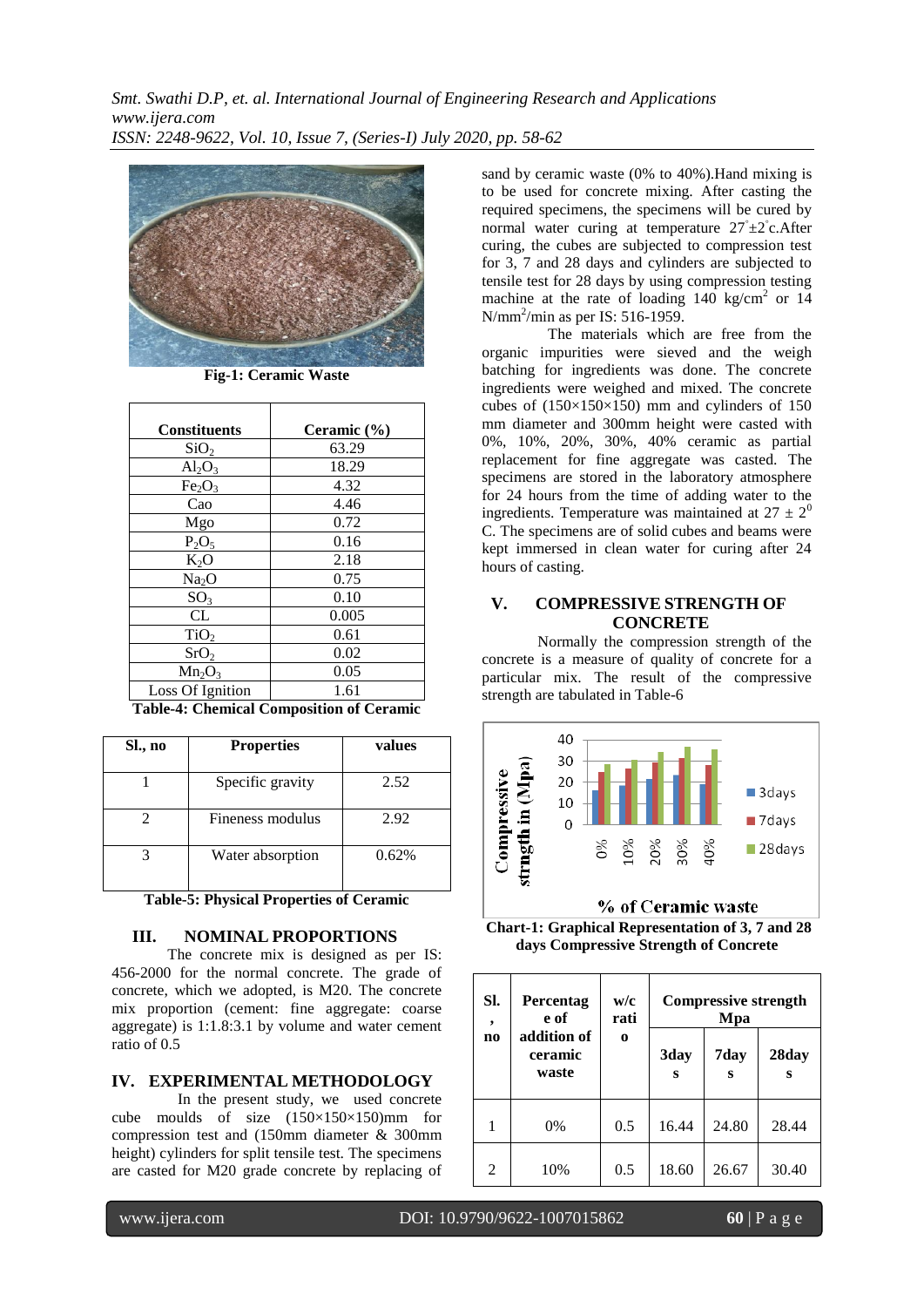| 3 | 20% | 0.5 | 21.78 | 29.55       | 34.45 |
|---|-----|-----|-------|-------------|-------|
|   | 30% | 0.5 |       | 23.56 31.56 | 36.67 |
| 5 | 40% | 0.5 | 19.33 | 28.22       | 35.56 |

**Table-6: Compressive Strength**

# **VI. SPLIT TENSILE TEST FOR CONCRETE**

Normally the split tensile strength of the concrete is a conducted to determine the tensile strength of the concrete. The results of the split tensile strength of cylinders are tabulated in table and variation with age as shown in chart.



**Chart-2: Graphical representation of 3, 7 and 28 days split tensile strength of concrete**

| SI.<br>$\overline{\phantom{a}}$ | Percentag<br>e of               | w/c<br>rati | <b>Compressive strength</b><br>Mpa |           |            |
|---------------------------------|---------------------------------|-------------|------------------------------------|-----------|------------|
| n <sub>0</sub>                  | addition of<br>ceramic<br>waste | $\bf{0}$    | 3day<br>s                          | 7day<br>s | 28day<br>s |
|                                 |                                 |             | 0.42                               | 0.63      | 0.70       |
| 1                               | 0%                              | 0.5         |                                    |           |            |
| 2                               | 10%                             | 0.5         | 0.55                               | 0.77      | 0.99       |
|                                 |                                 |             | 0.63                               | 0.99      | 1.13       |
| 3                               | 20%                             | 0.5         |                                    |           |            |
|                                 |                                 |             | 0.56                               | 0.91      | 1.06       |
| 4                               | 30%                             | 0.5         |                                    |           |            |

**Table-7: Split Tensile Strength**

### **VII. RESULTS AND DISCUSSION**

From Table 6, we can observe that, increase in the percentage of ceramic as a replacement for sand results in increasing the compressive strength up to 30% from graph; we can clearly say that, further increase in ceramic percentage beyond 30% results in gradual decrease in strength.

From chart 2, we can observe that, For 28 days, there is an increase in tensile strength of concrete with addition of 10% ceramic is about 41.4%, concrete with addition of 20% ceramic is about 61.42%, and concrete with addition of 30% ceramic is about 51.42%

## **VIII. CONCLUSION**

Based on the experimental investigation studies, the following conclusions can be drawn. Ceramic waste is used as one of the alternative material for the fine aggregate. Ceramic can be used as partial replacement for fine aggregate in  $M_{20}$ grade concrete. Ceramic replacement at 30% shows higher compressive strength at all ages. Based on availability, sustainability, cost and embodied energy point of view, Ceramic waste can be used for  $M_{20}$  grade concrete up to 30% replacement. The ceramic based concrete can be used as eco-friendly, cost effective and energy efficient in construction industry.

However, the ceramic waste is durable, hard and highly resistant to biological, chemical, and physical degradation forces. The Ceramic industries are dumping the powder in any nearby pit or vacant spaces, near their unit although notified areas have been marked for dumping. This leads to serious environmental and dust pollution and occupation of a vast area of land, especially after the powder dries up so it is necessary to dispose the Ceramic waste quickly and use in the construction industry. As the ceramic waste is piling up every day, there is a pressure on ceramic industries to find a solution for its disposal. The advancement of concrete technology can reduce the consumption of natural resources.

### **IX. FUTURE SCOPE**

Ceramic can be added in other percentage for concrete for different water cement ratio. Ceramic waste can be used in mortar cubes and check the properties. Investigation on behavior of concrete in structural applications. Fatigue resistance of concrete can be studied. Applications of these concrete in road works may be explored. Flexural strength and other workability and durability studies can be undertaken.

## **REFERENCES**

#### **Journal Papers:**

**[1].** Hemanthkumaret al- Effect of Waste Ceramic Tiles in Partial Replacement of Coarse and Fine Aggregate of Concrete, *International Advanced Research Journal in Science, Engineering and Technology Vol. 2, Issue 6*, June 2015 ISSN (Online) 2393-8021 ISSN (Print) 2394-1588.